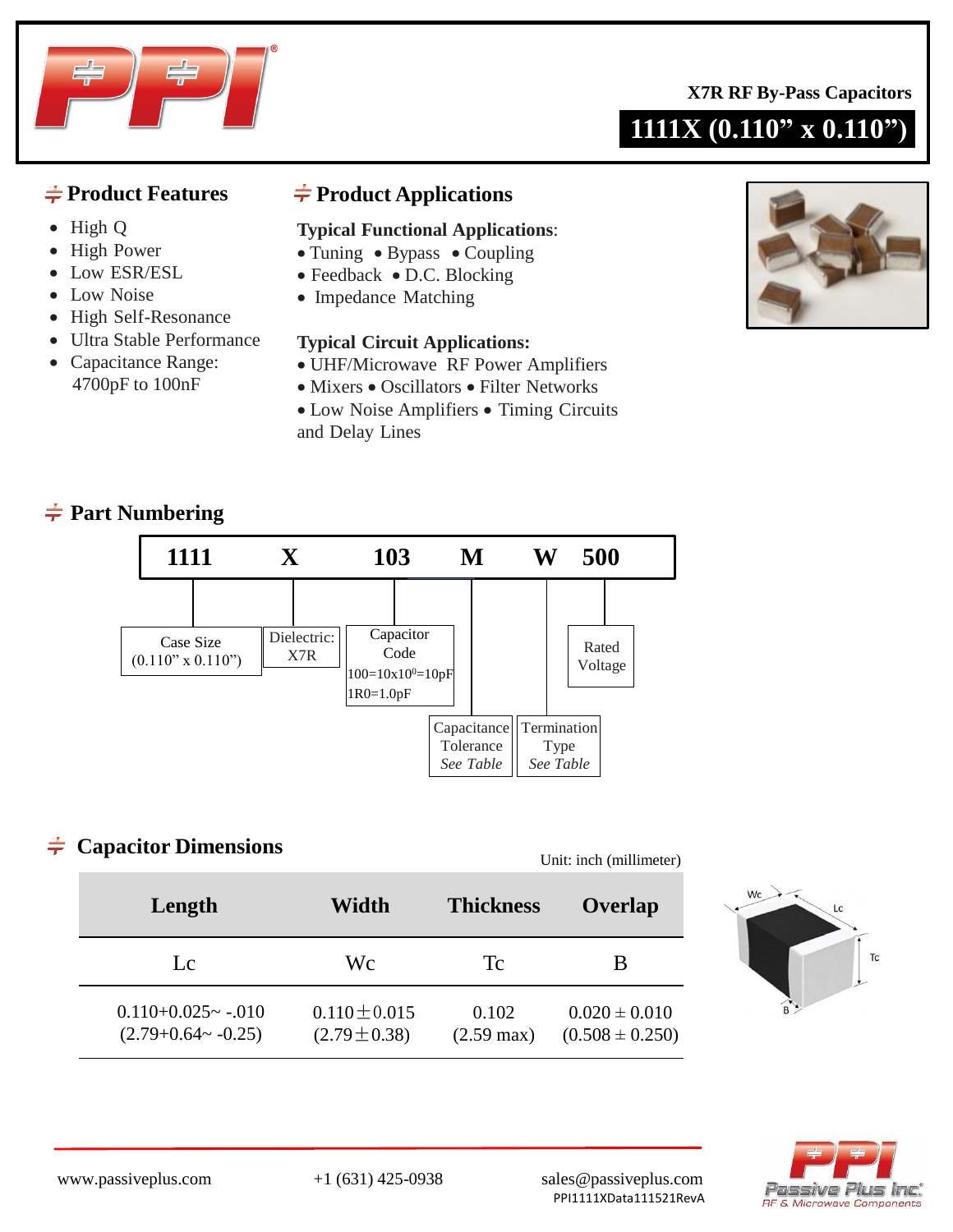

**X7R RF By-Pass Capacitors**

# **1111X (0.110" x 0.110")**

## **1111X Capacitance Values**

| Cap. pF | Cap<br>Code | Tol. | Rated<br><b>WVDC</b> | Cap. pF | Cap<br>Code | Tol. | Rated<br><b>WVDC</b> | Cap.<br>рF | Cap<br>Code | Tol. | Rated<br><b>WVDC</b> |
|---------|-------------|------|----------------------|---------|-------------|------|----------------------|------------|-------------|------|----------------------|
| 4700    | 472         | K, M | <b>50V</b>           | 15000   | 153         | K,M  | 50V                  | 47000      | 473         | K,M  | 50V                  |
| 5600    | 562         |      |                      | 18000   | 183         |      |                      | 50000      | 503         |      |                      |
| 6800    | 682         |      |                      | 22000   | 223         |      |                      | 56000      | 563         |      |                      |
| 8200    | 822         |      |                      | 27000   | 273         |      |                      | 68000      | 683         |      |                      |
| 10000   | 103         |      |                      | 33000   | 333         |      |                      | 82000      | 823         |      |                      |
| 12000   | 123         |      |                      | 39000   | 393         |      |                      | 100000     | 104         |      |                      |

Special capacitances, tolerances and WVDC are available. Please contact PPI.

# $\div$  **Capacitance Tolerance Codes**

# **Termination Types**

| Code | K          | M                                  | <b>Termination Code</b>                                                                                       | <b>Plated Material</b> |  |
|------|------------|------------------------------------|---------------------------------------------------------------------------------------------------------------|------------------------|--|
| Tol. | $\pm 10\%$ | $\pm 20\%$                         | W                                                                                                             | Sn/Ni                  |  |
|      |            |                                    | L                                                                                                             | 90% Sn10%Pb            |  |
|      |            |                                    | ${\bf P}$<br>(Non-Magnetic)                                                                                   | Sn/Cu                  |  |
|      |            |                                    | $\mathbf C$                                                                                                   | Ag/Pb                  |  |
|      |            |                                    | G                                                                                                             | Au/Ni                  |  |
|      |            | <b>Electrical Specifications</b>   | Note: "Non-Magnetic" means no magnetic materials.                                                             |                        |  |
|      |            | <b>Operating Temperature Range</b> | -55 $\mathrm{^{\circ}C}$ to +125 $\mathrm{^{\circ}C}$                                                         |                        |  |
|      |            | Insulation Resistance (IR)         | Insulation Resistance $\omega$ +25°C > 1000 $\Omega$ F<br>Inculation Decistance $\mathcal{Q}$ + 1050C > 1000E |                        |  |

| Insulation Resistance (IR)            | Insulation Resistance $\omega$ +125°C > 100 $\Omega$ F |  |  |
|---------------------------------------|--------------------------------------------------------|--|--|
| Temperature Voltage Coefficient       | +15/-25% $\Delta C$ (-55°C to +125°C)                  |  |  |
| Dielectric Withstanding Voltage (DWV) | 2.5x WVDC, 5 seconds                                   |  |  |
| Max Dissipation Factor                | $0.025(2.5%)$ max                                      |  |  |
| <b>Test Parameters</b>                | 1kHz, $1.0$ VRMS, $25^{\circ}$ C                       |  |  |
|                                       |                                                        |  |  |



 $\frac{1}{\sqrt{2}}$ 

PPI1111XData111521RevA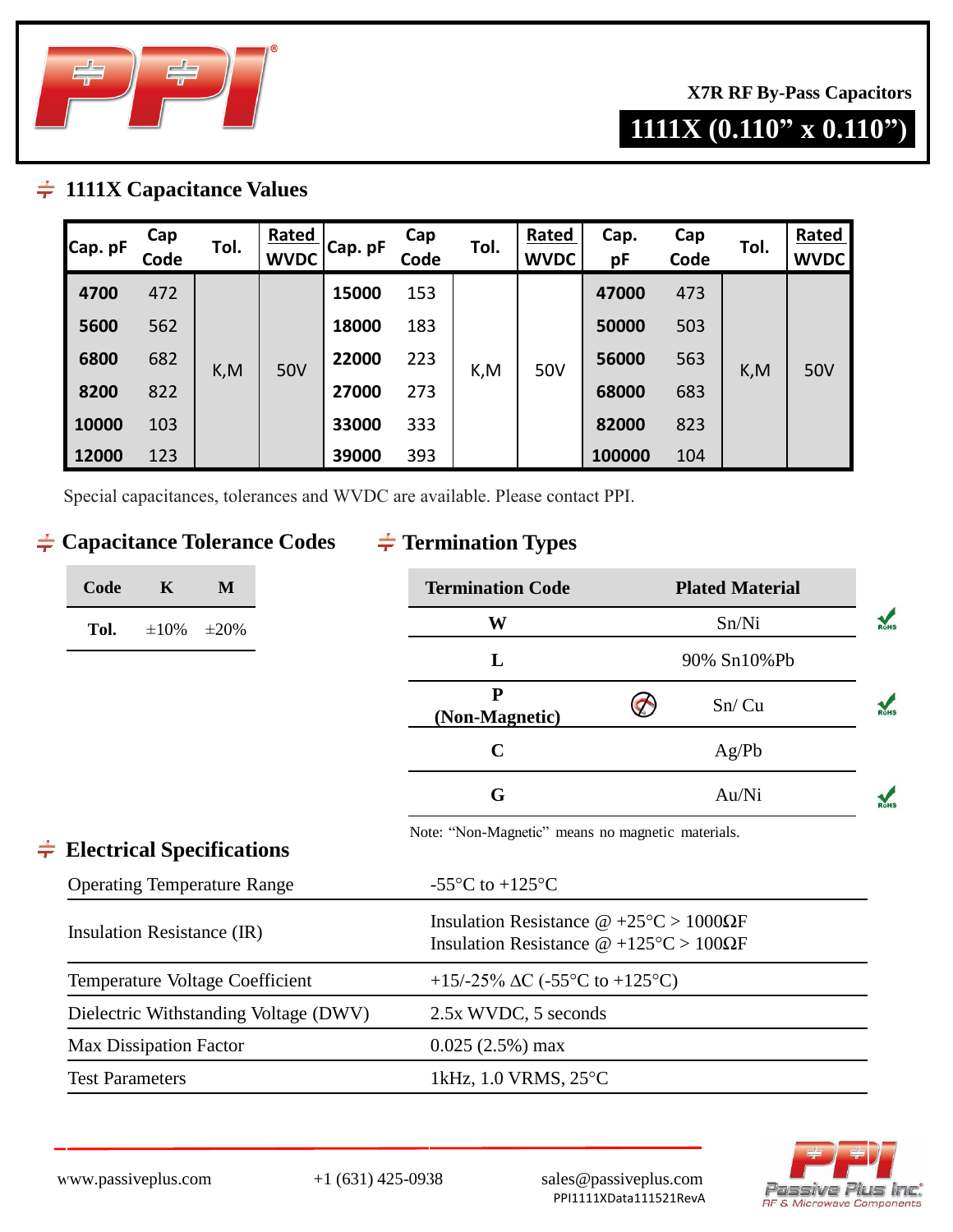

**X7R RF By-Pass Capacitors**

# **1111X (0.110" x 0.110")**

# **Q vs. Frequency**



# $\div$  **Current Rating vs. Capacitance**





PPI1111XData111521RevA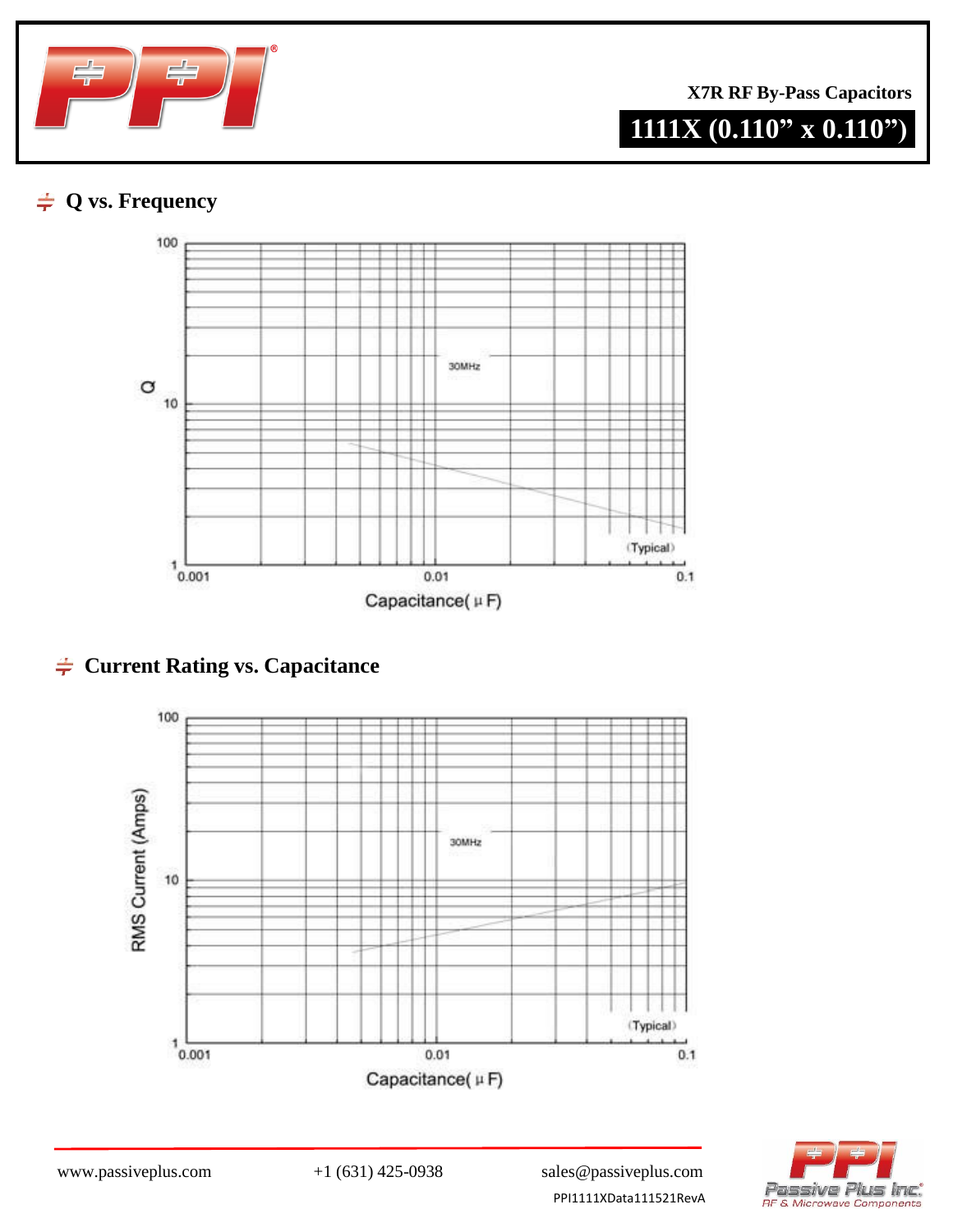

**X7R RF By-Pass Capacitors**

# **1111X (0.110" x 0.110")**

# **ESR vs Capacitance**



# $\div$  **Series Resonance vs. Capacitance**





PPI1111XData111521RevA